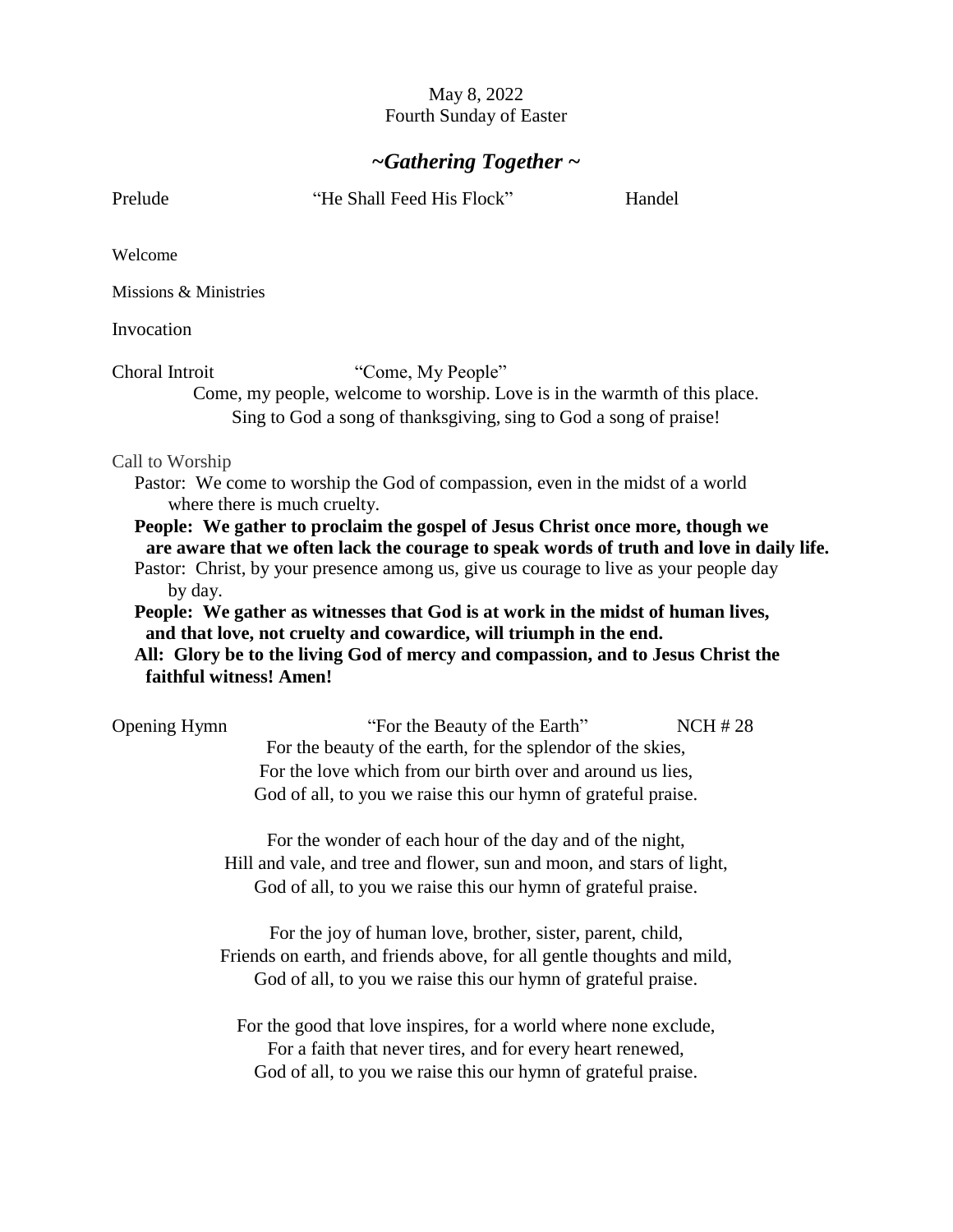### *~ Coming Alive in Community ~*

Call to Confession

God, we come before you as those who have been baptized into the death of Jesus Christ, and who seek to be raised to new life in Christ.

### Prayer of Confession

**We confess our fear of death. We fear death as life's ending, and its threat hidden in poverty, danger, or sickness. We fear death as letting go of old ways, old relationships, old self-understanding. We confess also our fear of life. Sometimes we want to build shells to protect ourselves from people who come too close, from change that comes too fast, from possibilities that seem too bewildering.** 

**God, help us to entrust our lives into your keeping; to accept the embrace of your loving arms and to receive your forgiveness and promise of life eternal in Jesus Christ. Amen.** 

### *Silence for Prayer and Reflection*

Assurance of Forgiveness

Hear the good news: In Jesus Christ our sins are forgiven and we are set free!

Special Music "Yours Is the Glory, Resurrected One!" Congregation with Chimes Edmund L Budry/G.F.Handel; © 1993-Words-The Pilgrim Press (onelicense #121309)

## *~ We Hear God's Word ~*

| <b>Scripture Lessons</b>                                 |                   |
|----------------------------------------------------------|-------------------|
| The Gospel Reading: John 10:22-30                        | <b>Sandy Rowe</b> |
| The Reading of Psalm 23                                  |                   |
| The Epistle Reading: Acts 9:36-43                        |                   |
| The Word of God for the people of God. Thanks be to God. |                   |

Sermon Rev. Suzanne M. Spaulding

Hymn for Reflection "Now the Green Blades Rises" NCH # 238 Now the green blade rises from the buried grain; Wheat that in dark earth for many years has lain; Love lives again, that with the dead has been: Love is come again, like wheat that rises green.

> In the grave they laid their Love whom hate had slain, Thinking that their Love would never wake again, Laid in the earth like grain that sleeps unseen: Love is come again, like wheat that rises green.

Christ came forth at Easter, like the risen grain, Jesus, who for three days in the grave had lain,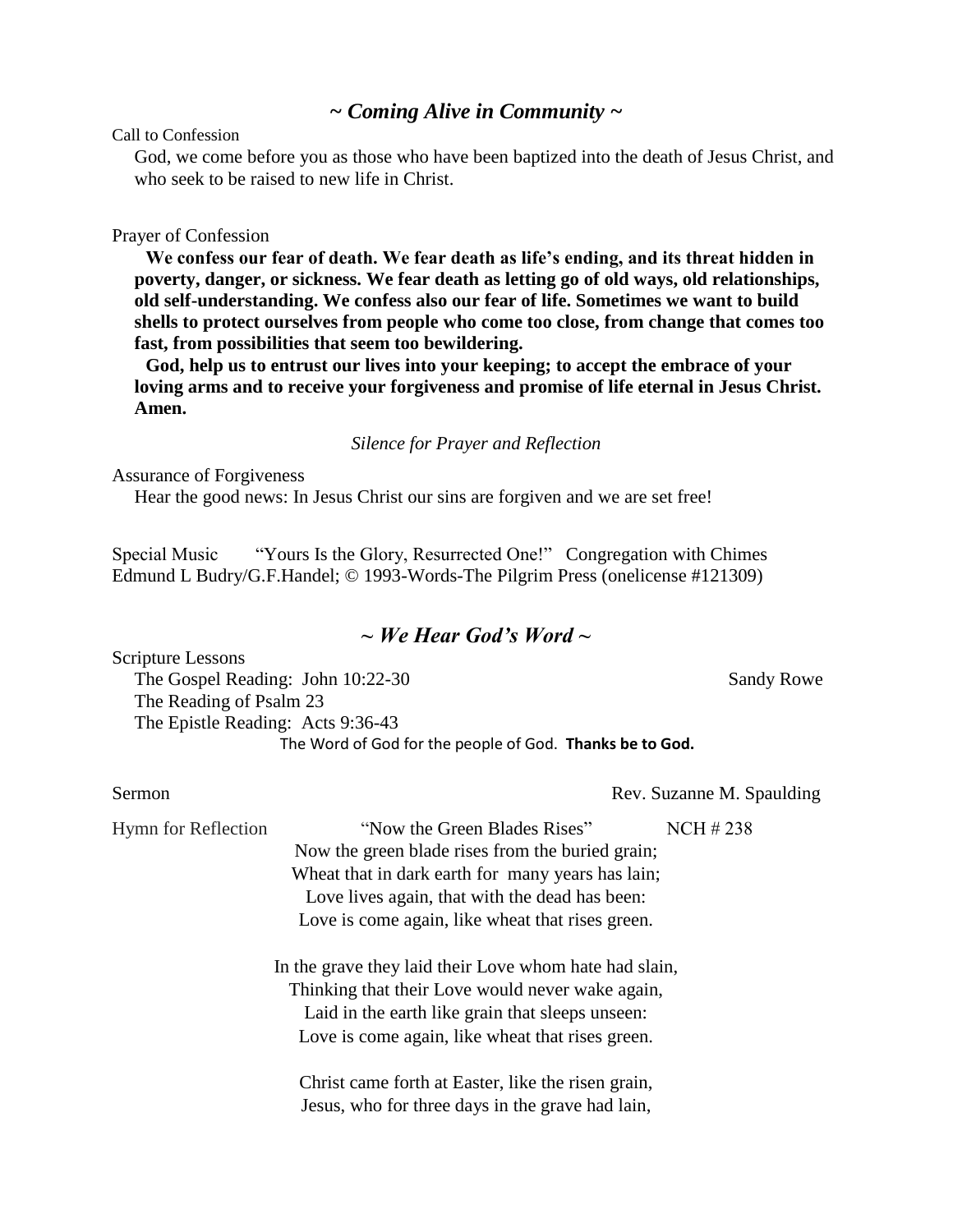Quick from the dead my risen One is seen: Love is come again, like wheat that springs up green.

When our hearts are wintry, grieving or in pain, Christ's warm touch can call us back to life again, Fields of our hearts that dead and bare have been: Love is come again, like wheat that rises green.

### *~ Sharing Blessings With Others ~*

Prayers of the People

The Prayer of Our Savior

Minister: Let us pray as Christ our Savior has taught us.

**All: Our Father, who art in heaven, hallowed be thy name. Thy Kingdom come. Thy will be done on earth as it is in heaven. Give us this day our daily bread. And forgive us our sins, as we forgive those who sin against us. And lead us not into temptation, but deliver us from evil. For thine is the kingdom and the power and the glory, forever. Amen.**

Offering our Gifts - Thank you for your faithful support of Shenkel's ongoing ministries *Strengthen the Church (STC) - It is a special mission offering to reimagine and build the future of the UCC. Shared at conference and national levels, STC largely supports youth ministries and full-time leaders for new churche where the UCC voice has not been heard.* 

Offering Response "Doxology" NCH # 778 Praise God from whom all blessings flow; Praise god, all creatures here below; Praise God for all that love has done; Creator, Christ, and Spirit, One.

Prayer of Dedication

*~ Going out in Joy ~*

Sending Hymn "When Peace, Like A River" NCH # 438 When peace like a river, upholds me each day, when sorrows like sea billows roll, Whatever my lot, you have taught me to say, "It is well, it is well with my soul."

> Refrain: It is well with my soul; it is well, it is well with my soul.

> Though evil should tempt me, though trials should come, let this blessed assurance control,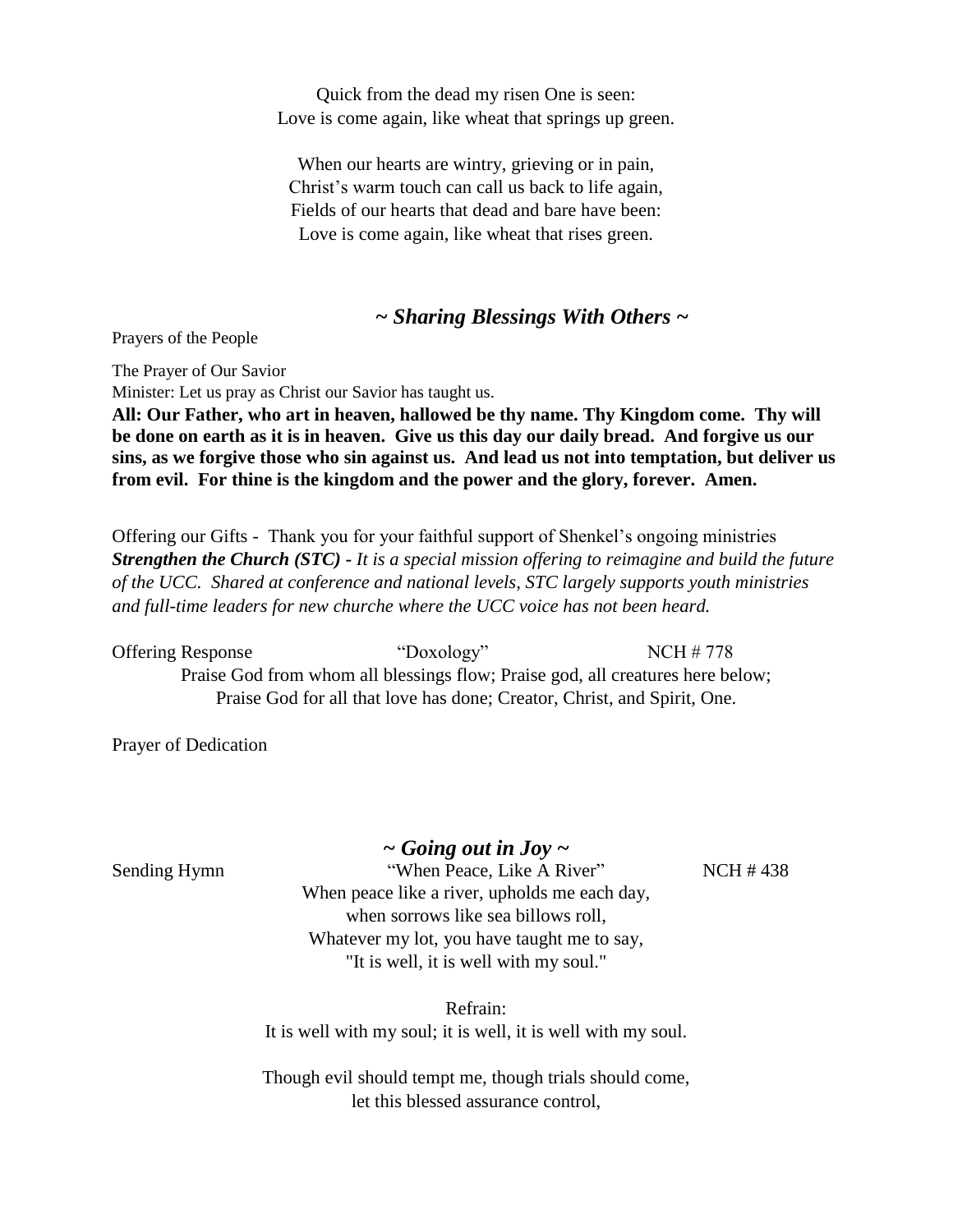That Christ has regarded my helpless estate, and has paid life and blood for my soul. (Refrain)

My sin oh, the bliss of this glorious thought my sin – not in part, but the whole - Is nailed to the cross, and I bear it no more. Praise the Lord! Praise the Lord, O my soul! (Refrain)

O God, speed the day that is filled with your light, when clouds are rolled back as a scroll; The trumpet shall sound and the Lord shall appear, "even so" - it is well with my soul. (Refrain)

Benediction

Postlude "Draw the Circle Wide" Light

## *Announcements*

### **The Prayer Community asks you to join with us this week in praying for:**

Lori Scharneck Sarah Neff, Emmit, Shane and Iris Glatfelter Lexi Foss Antony Gulotta Julianne Wanner

*The FLOURS* today in honor of John and Thelma Renninger. A donation was made for them which will be sent to the Coventry Food Pantry.

# *~ This week at Shenkel UCC ~*

| Sun., 5/8     | $\sim$ Reflective Worship service at 8:30 am in sanctuary. |
|---------------|------------------------------------------------------------|
|               | $\sim$ Worship service in the sanctuary at 9:45 am         |
|               | $\sim$ White Privilege Discussion at 11 am                 |
| Tues., $5/10$ | $\sim$ White Privilege Discussion at 11 am                 |
|               | $\sim$ Consistory at 6:30 pm                               |
| Wed., $5/11$  | $\sim$ Office closing at noon                              |
|               | $\sim$ White Privilege Discussion at 7 pm                  |
|               |                                                            |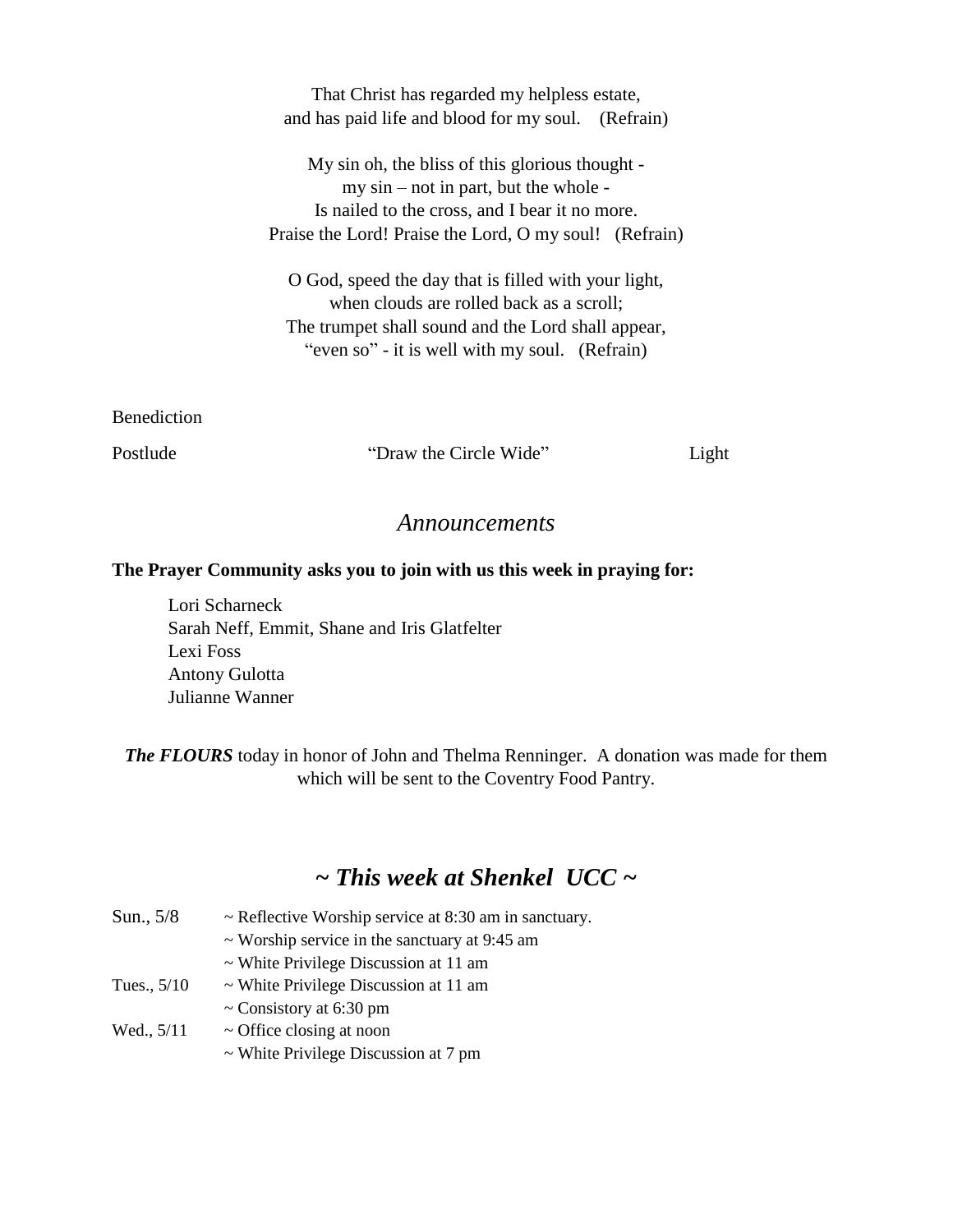# *~Upcoming events at Shenkel UCC~*

| Sun., $5/15$   | $\sim$ Reflective Worship service at 8:30 am in sanctuary. |
|----------------|------------------------------------------------------------|
|                | $\sim$ Worship service in the sanctuary at 9:45 am         |
|                | $\sim$ White Privilege Discussion at 11 am                 |
| Tues., 5/17    | $\sim$ White Privilege Discussion at 11 am                 |
|                | $\sim$ Midday Dinner Club at Douglassville Hotel at noon   |
| Wed., $5/18$   | $\sim$ BOCE at 1 pm                                        |
|                | $\sim$ White Privilege Discussion at 7 pm                  |
| Thurs., $5/19$ | $\sim$ Card Making Class at 10 am                          |
|                | ~Agape at 6:45 pm                                          |

Scripture Readings for May 15:

Acts 11:1-18; Psalm 148; John 13:31-35

**Mid-day Dinner club** will be meeting at Douglassville Hotel on Tuesday, May 17 at noon. It is open to young-at-heart adults of any age who enjoy eating out and would like to get to know other Shenkel members a little better. If you are attending, please add your name and phone number on the sign up sheet no later than Sunday, May 15 so your reservation can be made on time or you may call Sharon Sabo at 610-326-1945 or let her know at the Sunday service if you are able to attend.

Beginning Sunday, May 8, we will be begin part 2 of the c**ontinuing education and discussion about white privilege.** We are using the UCC curriculum "White Privilege, let's talk, A Resource for Transformational Dialogue." There will be the same three discussion time options in which to participate:

Sunday after worship, 11:00 am; Tuesday at 11:00 am; Wednesday at 7:00 pm

All discussions are planned to take place in person in the social hall. You can pick up a copy of Part 2 at the church office. The expectation is that you will have read the first chapter and arrive ready to join in a discussion. I look forward to continuing our learning and growing together as we work our way through this curriculum.

**The Coventry Woods festival** will be held on Sunday May 22 from 1-5 PM. We are looking for people to staff the Shenkel display table and share information about Shenkel UCC with people who stop by. We would like to get 4 people (including youth) who can help for several hours each. We are also looking to borrow a 6' or 8' folding table and folding canopy to shade our volunteers from the sun. These items would need to be set up at 10 AM and removed after the festival ends  $(-5:15 \text{ PM})$ . If you can help us with these items it would be appreciated. Please contact Gary McDermit, Chris Gray, or Dan Jenkins if you can help with any of the above.